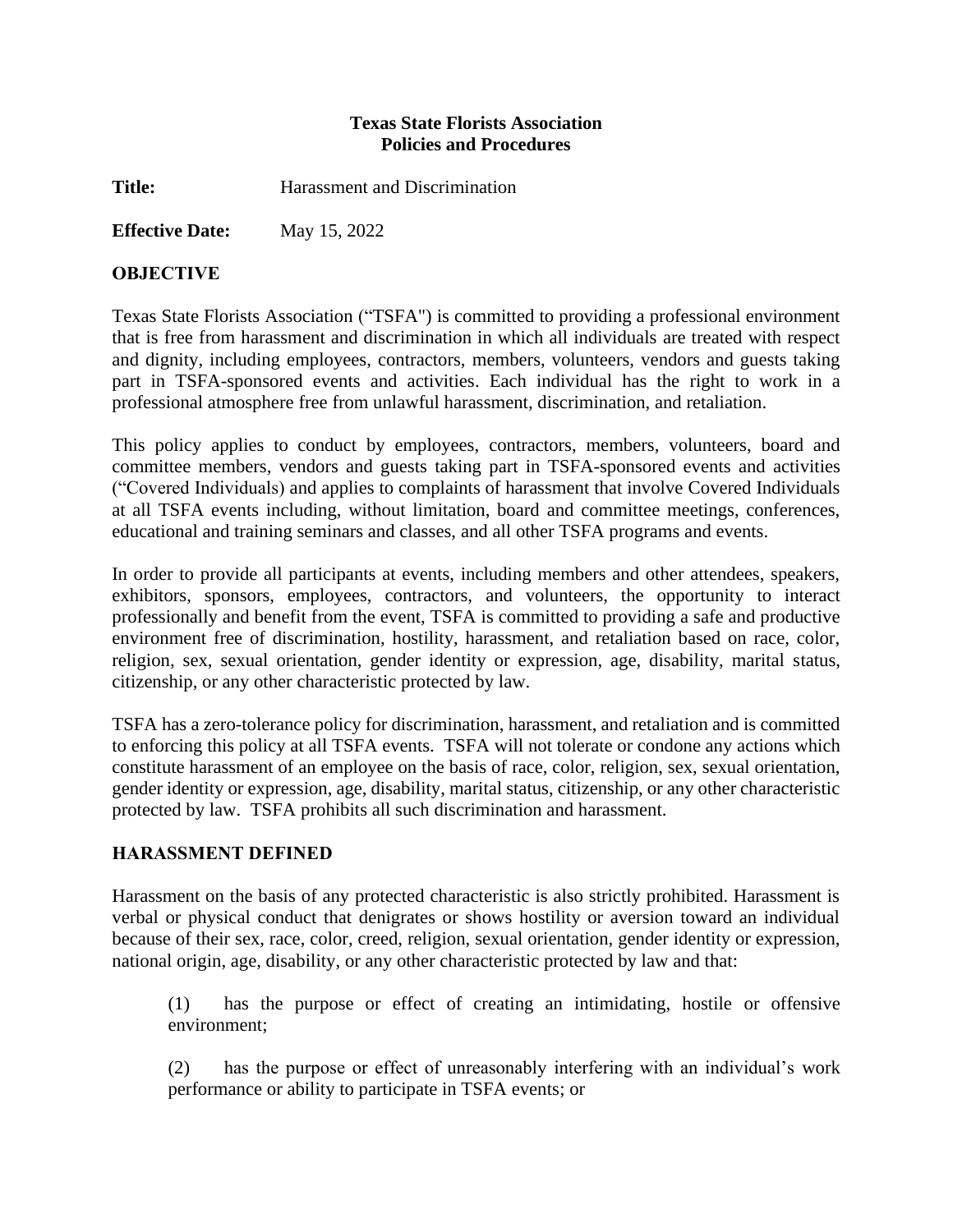(3) otherwise adversely affects an individual's employment opportunities or ability to participate in TSFA events.

Harassing conduct includes, but is not limited to: epithets, slurs or negative stereotyping; threatening, intimidating or hostile acts; denigrating jokes; and written or graphic material that denigrates or shows hostility or aversion toward an individual or group and that is placed on walls or elsewhere on the employer's premises or circulated in the workplace.

Sexual harassment constitutes discrimination and is illegal under federal, state and local laws. Specifically, TSFA prohibits the following sexually harassing behavior:

- unwelcome sexual advances:
- requests for sexual favors, whether or not accompanied by promises or threats relating to the employment relationship;
- other verbal or physical conduct of a sexual nature that may threaten or insinuate either explicitly or implicitly that any employee's submission to or rejection of sexual advances will in any way influence any personnel decision regarding that person's employment, evaluation, wages, advancement, assigned duties, shifts or any other condition of employment or career development;
- any verbal or physical conduct that has the purpose or effect of substantially interfering with an employee's ability to do his or her job; and
- any verbal or physical conduct that has the purpose or effect of creating an intimidating, hostile or offensive working environment.

Examples of inappropriate verbal conduct include jokes, foul language, sexual comments or flirtations, or inappropriate remarks about body parts. Examples of inappropriate physical conduct include any unwanted or improper touching, such as patting, pinching, or intentionally brushing up against someone.

# **PROHIBITED CONDUCT**

As a professional organization, TSFA is committed to diversity, equity, professional treatment of ideas, and respectful treatment of all members, volunteers, employees, vendors and guests taking part in TSFA-sponsored events and activities. TSFA seeks to provide a professional atmosphere in which diverse participants may learn, network, and participate in an environment of mutual respect. Conduct that is prohibited includes:

• Harassment or intimidation based on race, color, religion, sex, sexual orientation, gender identity or expression, age, disability, marital status, citizenship, or any other characteristic protected by law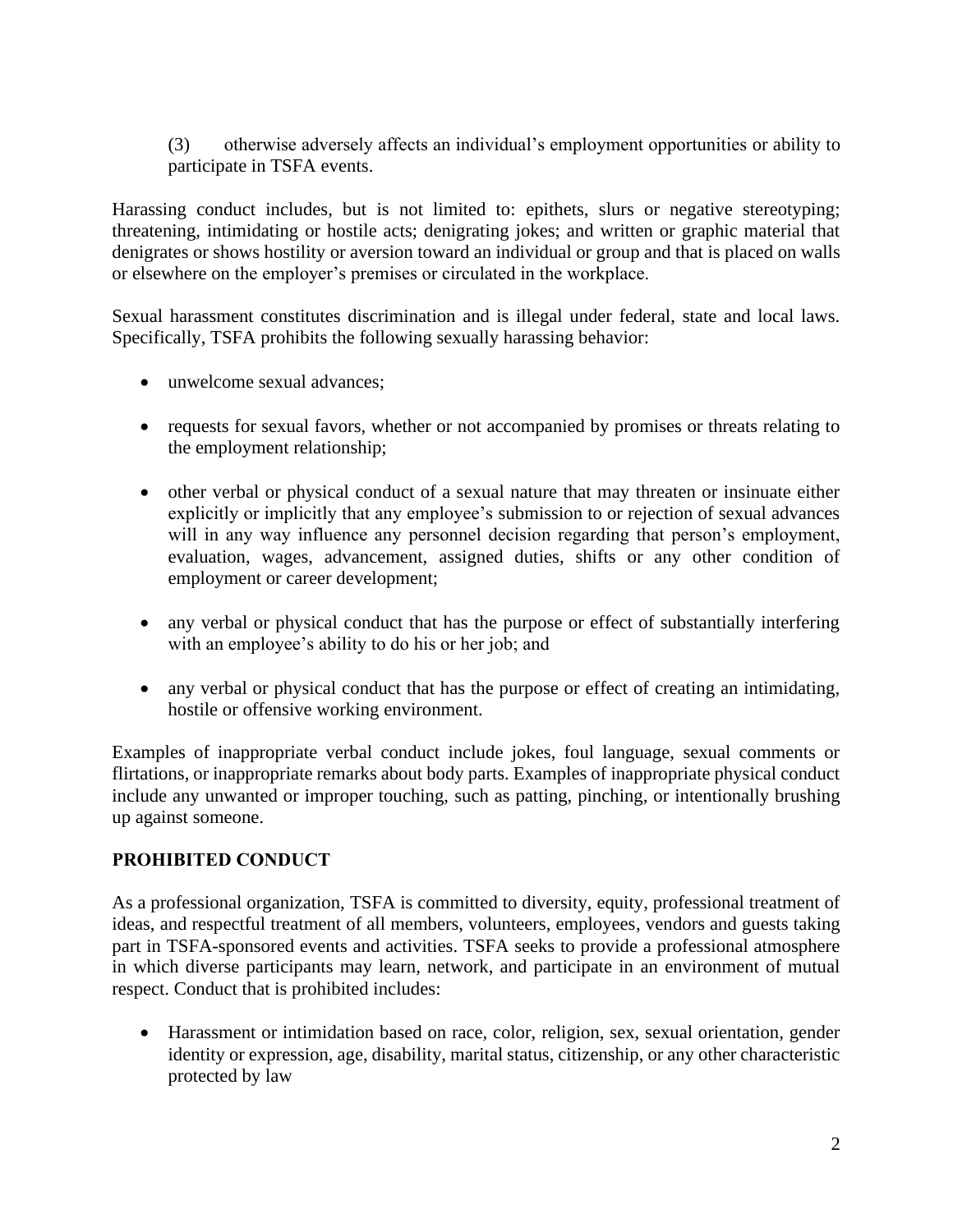- Sexual harassment or intimidation, including unwelcome sexual attention, stalking, or unsolicited physical contact
- Harassment, intimidation, or coercion based upon a position as a board member, committee member or any position of influence
- Abusive, lewd, or threatening conduct
- Bullying, harassment or unprofessional conduct toward employees, volunteers, members, or other participants at TSFA events
- Physical violence or threats of violence
- Sexually charged communications or conduct

## **REPORTING ACTS OF DISCRIMINATION, HARASSMENT OR RETALIATION**

TSFA cannot take action to stop conduct if it does not know of the conduct. TSFA encourages Covered Individuals to report all perceived incidents of discrimination, harassment, or retaliation, regardless of the offender's identity or position. Covered Individuals who believe they have been the victim of such conduct should report their concerns to TSFA's Executive Director or Board President.

TSFA encourages the prompt reporting of complaints of concerns so that immediate action can be taken, if appropriate. A Covered Individual making a complaint may be asked to put the complaint in writing.

In the event that a Covered Individual feels that his or her physical safety is in jeopardy, TSFA encourages the individual to contact the appropriate law enforcement agency to make a report.

Any reported allegations of harassment, discrimination, or retaliation will be investigated promptly. The investigation may include individual interviews with the parties involved as well as witnesses to the conduct. TSFA will maintain confidentiality to the extent consistent with appropriate investigation and corrective action.

If it is determined that a Covered Individual has engaged in prohibited conduct, TSFA shall determine the appropriate action to be taken, which may include, but is not limited to:

- Private reprimand
- Expulsion from the TSFA event without warning or refund
- Implementation of conditions upon attendance at future TSFA events
- Removal of the individual as a board or committee member
- Restriction from attendance at future TSFA events
- Revocation of membership in TSFA, if applicable
- A temporary or permanent prohibition on attendance, sponsorship or any other vendor or contract relationship with TSFA